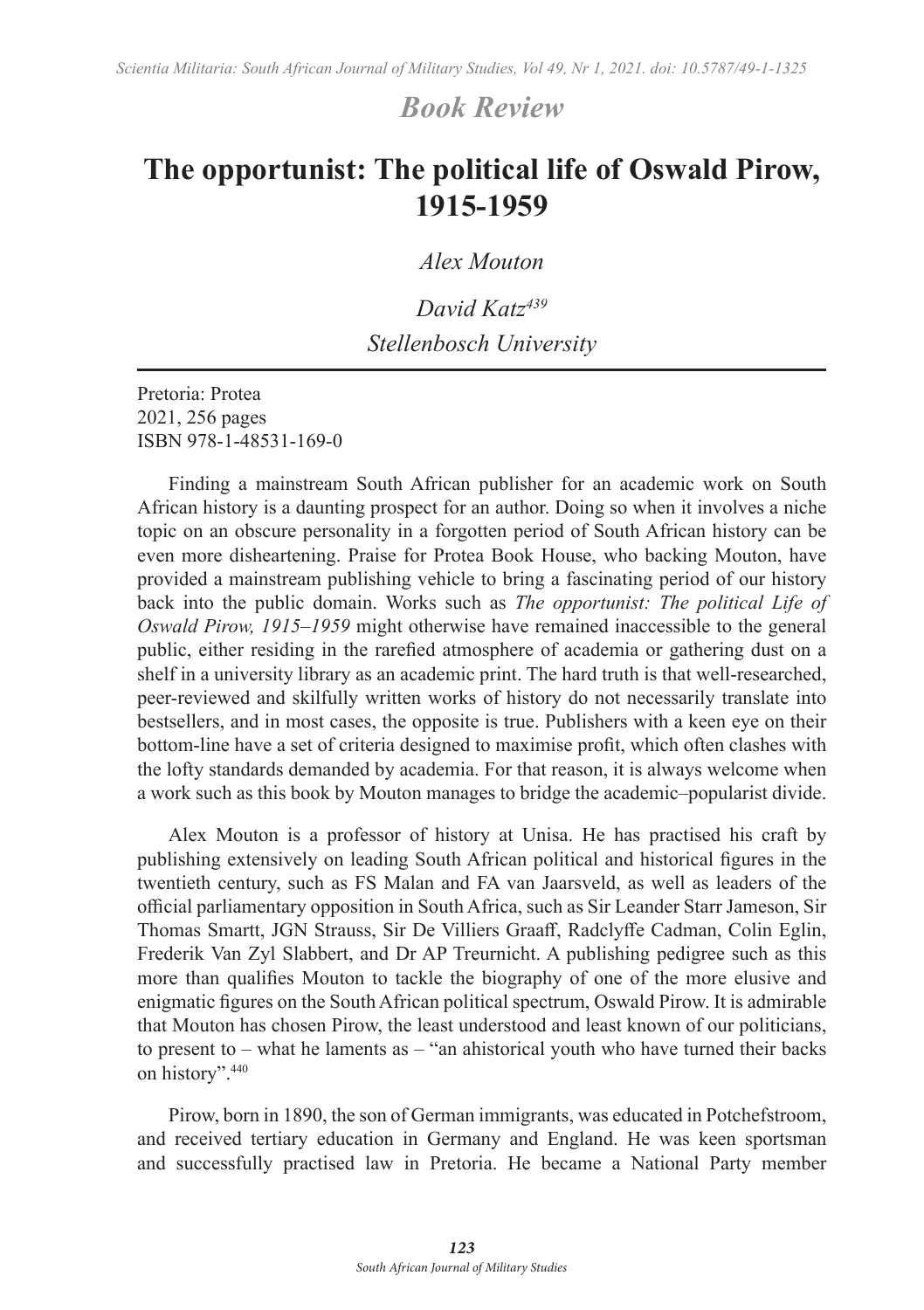under JBM Hertzog and entered parliament in 1924, becoming Minister of Justice in 1929. He advocated and was a leading cabinet member of the Fusion Government between Hertzog and Smuts. His affinity for aviation, a long-time hobby, informed his responsibility for railways and harbours, which led to his founding of South African Airways. Pirow, a staunch nationalist and republican, was in many ways a visionary and a formidable debater. However, popular history paints a dark picture of Pirow as a vehement anti-communist, an open admirer of fascist totalitarian leaders, such as Hitler and Mussolini, and especially of António de Oliveira Salazar and Francisco Franco. His Germanophilia extended to speaking German exclusively at home, with his daughter declaring in 1939 – to the consternation of the British press – 's consternation in 1939, that her father felt more German than South African. Giving impetus to his legacy of as a Nazi sympathiser and eventually and out-and-out Nazi was his stiff opposition to South Africa declaring war on Germany in 1939. His political path of neutrality was an act that drove him and Hertzog to the opposition benches. Eventually, in 1940— – some believed inevitably— – he formed a new Nazi Nazi-styled party, the New Order. His flirtation with Naziism was ruinous to his once sparkling political career, and few lamented his passing in 1959, with even fewer remembering him in a modern-day Democratic democratic South Africa.

Historians, such as Mouton introduce, nuanced aspects and insights into the historiography, which popularist historians are ill-equipped to deliver. Academics spend long hours of research, often in dusty, dusky archives, digging out primary documents that they apply to a rigorous process using the historical method. The resulting work runs the torture chamber of peer review, ensuring that they bring something new, profound and factually correct to the table, thereby filling the lacunas in our knowledge. Historians will spend hours presenting and testing portions of their work before the scrutiny and criticism of colleagues. Popularist historians rely on secondary sources exclusively, resulting in their final product often reflecting a mere rehash of limited, outdated and sometimes dubious source material. Journalistic type claims that their role is the reintroduction of long-forgotten history have some validity. However, an excellent academic historian can lay claim to raising awareness and reinterpreting history based on interrogating the indispensable foundations of primary documentation. A glance at his extensive bibliography and footnotes is proof that Mouton has precisely followed this process and delivered a well-researched product.

Mouton provides an interesting and alternative insight into Pirow's political journey. At one point, it seemed to have an inexorable upward trajectory, only to descend into humiliation and obscurity. The title of the book, *The opportunist*, adequately describes Pirow's burning ambition, which was the driving force behind his every political move. He based his strategy on opportunism rather than on principle. Pirow arrived at his final political destination when he embraced Nazism, not out of a firm or cherished political conviction, but through steering a course of political opportunism throughout his career. He openly backed the Nazis at a time when many people believed Hitler's Germany was unstoppable. Mouton presents a view that flies in the face of Pirow's established place in South African historiography as that of a confirmed fascist. This revelation is indeed news for many interested in this relatively obscure inter-war period of South African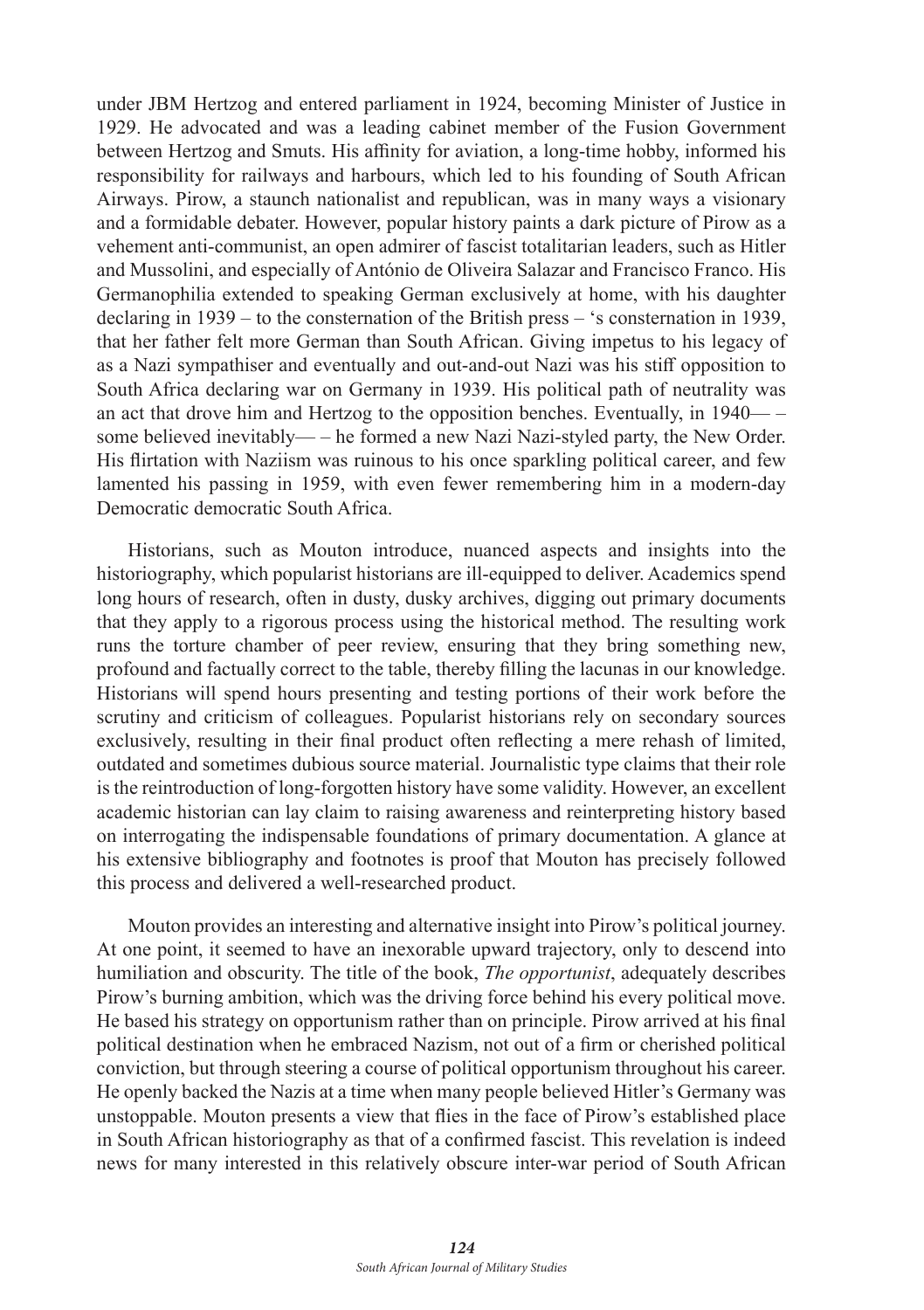history. Not only is Pirow remembered as a Nazi sympathiser, but the blame for the poor state of South Africa's military preparation on the eve of the Second World War is placed firmly at his feet. Mouton sets the record straight on both accounts in his book.

The author summarises:

Pirow was an intriguing personality. He was ambitious, highly intelligent, cynical, charismatic, competent, energetic, a brilliant orator and an outstanding government minister. The political life of Pirow is the story of a gifted person who through opportunism wrecked a promising career $441$ 

Mouton delivers a compelling case that Pirow's pacifism at the outbreak of war and his eventual embrace of Nazism were a function of opportunism rather than of any deep conviction. Pirow's poor performance in building and maintaining the Union Defence Force was the result of the Great Depression and the general lackadaisical approach most Western governments had towards rearmament in the inter-war years rather than of his ineptitude. The author reveals that Smuts used Pirow as a scapegoat for the poor condition of the Union Defence Force and destroyed his parliamentary career in a series of parliamentary debates, which forever labelled and ridiculed Pirow as the inventor of the infamous 'Bush Cart'. Pirow's "bush cart strategy" was juxtaposed with Germany's rearmament programme incorporating the symbol of the Blitzkrieg, modern, lethal Panzers.

If criticism is to be levelled, then it would be perhaps that, in seeking to redress the long-standing one-dimensional view of Pirow, Mouton has swung the pendulum too far in the other direction. It is difficult to believe that Pirow's embracing of Nazism was pure opportunism and did not involve his evident penchant for fascism early in his career. More believable is the contention that South Africa's poor military preparedness at the time was due to several factors rather than one man's ineptitude. Mouton has managed to place a relatively obscure figure (undeservedly so) back on the South African historiographical map. In doing so, he uses Pirow as a lens to peer into a neglected period of our history – the inter-war years. Mouton has successfully bridged the academic–journalist gap and presented a well-researched, readable book that adds much to our knowledge of Pirow and a fascinating period of South African history.